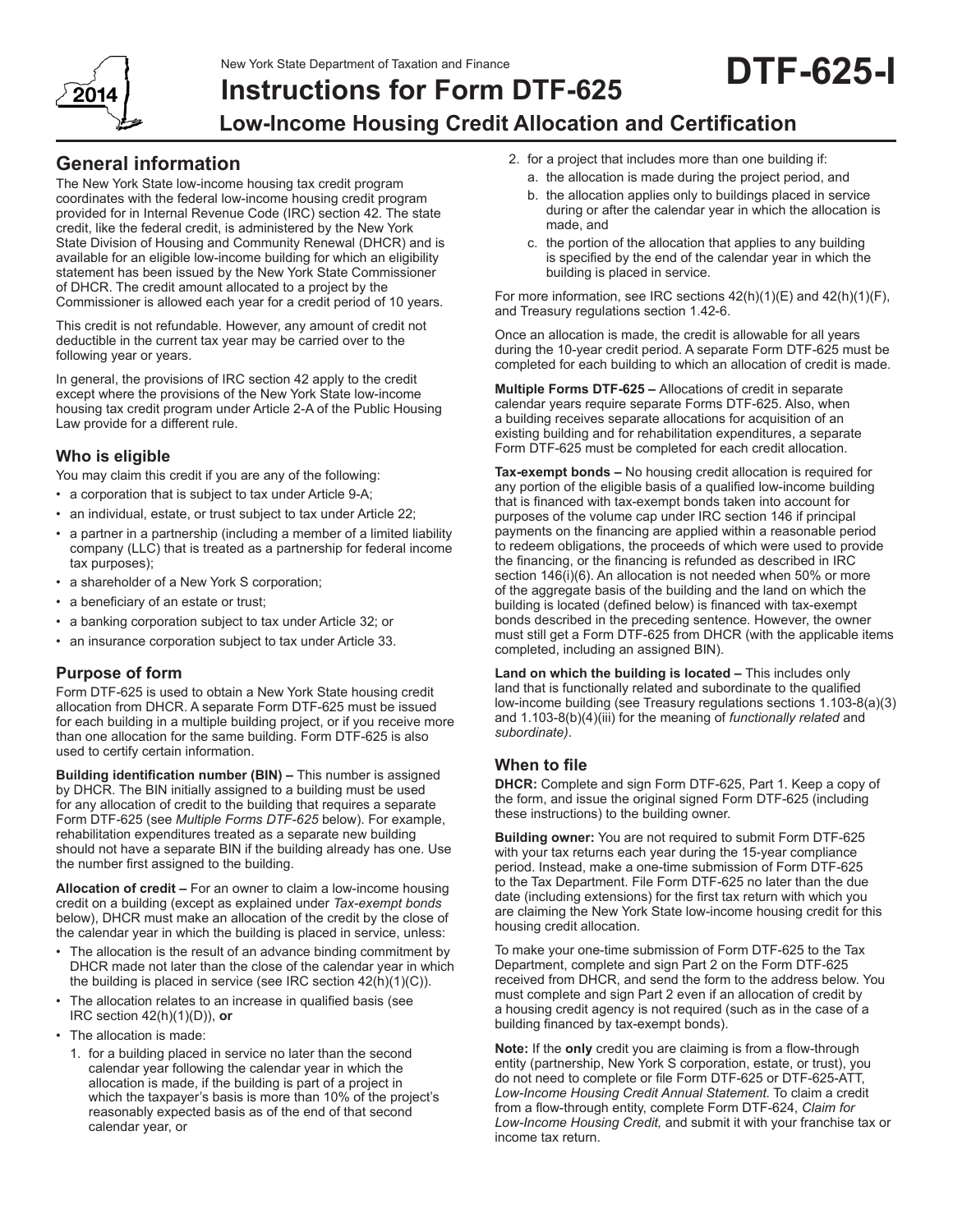#### **Where to file**

Send your properly completed Form(s) DTF-625 to the following address:

#### **INCOME TAX AUDIT ADMINISTRATOR 1 INCOME/FRANCHISE DESK AUDIT BUREAU W A HARRIMAN CAMPUS ALBANY NY 12227-4299**

Additionally, you must file Form DTF-625-ATT with your return for each year of the 15-year compliance period. Use Form DTF-624 to claim the credit. See the instructions for these forms for filing information.

**Private delivery service –** See Publication 55, *Designated Private Delivery Services.*

#### **Record keeping requirements for building owner**

Keep the following items, if applicable, in your records for at least three years after the due date (including extensions) of your tax return for the tax year that includes the end of the 15-year compliance period:

- • Copies of the original Form DTF-625 received from DHCR and all related Forms DTF-625-ATT, Forms DTF-624, and any Forms DTF-626, *Recapture of Low-Income Housing Credit*;
- • A copy of the election statement if the maximum applicable credit percentage allocated to the building on line 2 reflects an election under IRC section 42(b)(1)(ii) (or former IRC section  $42(b)(2)(A)(ii)$ , for buildings placed in service before July 31, 2008);
- A copy of the binding agreement if the binding agreement specifying the housing credit dollar amount is contained in a separate document; and
- A copy of the allocation document if the housing credit dollar amount allocated on line 1b reflects an allocation made under IRC section 42(h)(1)(E) or 42(h)(1)(F).

# **Definitions**

*Eligible low‑income building* means a building located in New York State that is either a qualified low‑income building as defined in IRC section 42(c), or would be a qualified low‑income building under such section if the 20‑50 test specified in section 42 subsection (g)(1) were disregarded and the 40‑60 test specified in subsection (g)(1) (requiring that at least 40% of residential units be both rent-restricted and occupied by individuals whose income is 60% or less of area median gross income) were a 40‑90 test.

*Applicable percentage* means the applicable percentage (depending on whether a building is new, existing, or federally subsidized) prescribed by the secretary of the treasury for purposes of IRC section 42 for the month which is the earlier of:

- 1. the month in which the eligible low‑income building is placed in service, or
- 2. at the election of the taxpayer:
	- the month in which you and DHCR enter into an agreement with respect to the building (which shall be binding on DHCR, you, and all successors in interest) as to the housing credit dollar amount to be allocated to the building, or
	- $\cdot$  in the case of any building to which IRC section  $42(h)(4)(B)$ applies, the month in which the tax-exempt obligations are issued.

*Qualified basis* with respect to an eligible low‑income building means the qualified basis of such building determined under IRC section 42(c), or that would be determined under such section if the 40‑90 test referred to in the definition of *Eligible low‑income building* above, applied under such section 42 to determine if such building were part of a qualified low-income project.

*Credit period* with respect to any eligible low‑income building means the period of ten tax years beginning with:

1. the tax year in which the building is placed in service, or

2. at the election of the taxpayer, the succeeding tax year, but only if the building is an eligible low‑income building as of the close of the first year of such period. This election once made shall be irrevocable.

*Compliance period* with respect to any building means the period of 15 tax years beginning with the first tax year of the credit period with respect to such building.

# **Line instructions**

#### **Part 1 – Allocation of credit**

#### **Completed by DHCR only**

**Addition to qualified basis.** Mark an *X* in this box if an allocation relates to an increase in qualified basis under IRC section 42(f)(3). Enter only the housing credit dollar amount for the increase. Do not include any portion of the original qualified basis when determining this amount.

**Amended form.** Mark an *X* in this box if this form amends a previously issued form. For example, if there is a change in the amount of initial allocation before the close of the calendar year, file an amended Form DTF‑625 instead of the original form.

**Federal low–income housing credit (LIHC).** Mark an *X* in this box if a federal Form 8609, *Low‑Income Housing Credit Allocation and Certification*, has been issued for this same building.

Identify the building and building owner for which this Form DTF‑625 is issued. When there are multiple buildings with the same address, identify the specific building for which this form applies (for example, *bldg 6 of 8)*.

**Line 1a –** Generally, where Form DTF-625 is the allocating document, the date of allocation is the date the Form DTF‑625 is completed, signed, and dated by an authorized official of DHCR during the year the building is placed in service.

However, if an allocation is made under IRC section 42(h)(1)(E) or 42(h)(1)(F), the date of allocation is the date the authorized official of DHCR completes, signs, and dates the IRC section 42(h)(1)(E) or 42(h)(1)(F) document used to make the allocation. If no allocation is required (that is, 50% or greater tax-exempt bond financed building), leave line 1a blank.

**Line 1b –** Enter the housing credit dollar amount allocated to the building for each year of the 10‑year credit period. The amount should equal the percentage on line 2 multiplied by the amount on line 3a. DHCR is required to allocate only the amount that is necessary to assure project feasibility. To accomplish this, DHCR can, to the extent permitted by law, lower the percentage on line 2 and the amount on line 3a. See the instructions for these lines for the limits that apply. For tax-exempt bond projects for which no allocation is required, enter the housing credit dollar amount allowable under IRC section 42(h)(4).

**Line 2 –** The maximum applicable credit percentage allowable is determined in part by the date the building was placed in service. Follow the instructions pertaining to the date the building was placed in service.

**Buildings placed in service before July 31, 2008 –** Enter the maximum applicable credit percentage allowable to the building for the month the building was placed in service or, if applicable, for the month determined under former IRC section 42(b)(2)(A)(ii). This percentage may be less than the applicable percentage published by the Internal Revenue Service (IRS).

If an election is made under former section  $42(b)(2)(A)(ii)$  to use the applicable percentage for a month other than the month in which a building is placed in service, the requirements of Treasury Regulations section 1.42‑8 must be met. DHCR must keep the original binding agreement. The applicable percentage is published monthly in the Internal Revenue Bulletin. For new buildings that are not federally subsidized under IRC section 42(i)(2)(A), use the applicable percentage for the 70% present value credit. For new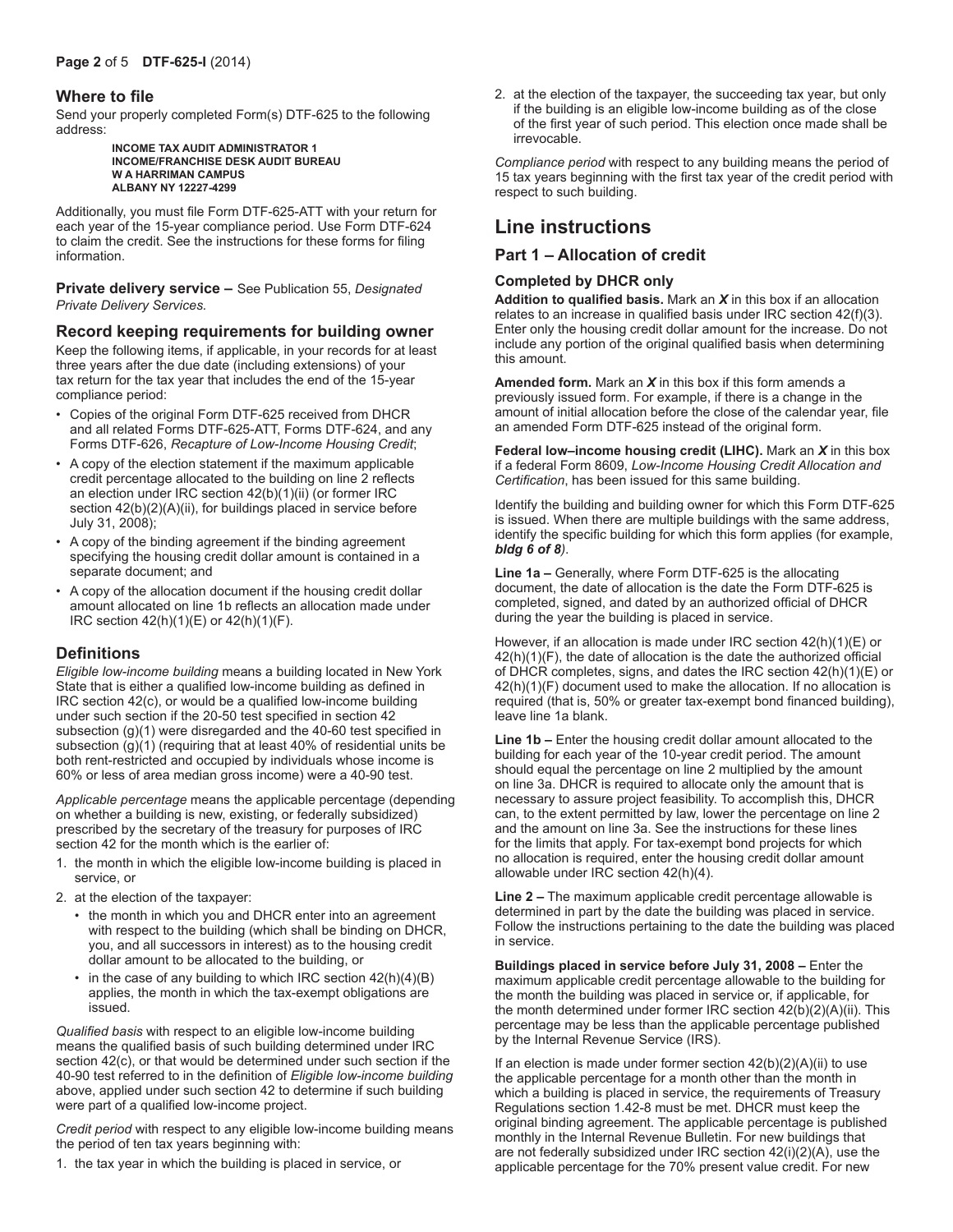buildings that are federally subsidized or existing buildings, use the applicable percentage for the 30% present value credit. See the instructions for line 6 for the definition of *federally subsidized,*  and the time period for which the definition applies. A taxpayer may elect under IRC section 42(i)(2)(B) to reduce eligible basis by the principal amount of any outstanding below‑market federal loan or the proceeds of any tax‑exempt obligation in order to obtain the higher credit percentage.

For allocations to buildings for additions to qualified basis under IRC section 42(f)(3), do not reduce the applicable percentage even though the building owner may only claim a credit based on two-thirds of the credit percentage allocated to the building.

**Buildings placed in service after July 30, 2008 –** Enter the maximum applicable credit percentage allowable to the building for the month the building was placed in service or, if applicable, for the month determined under IRC section 42(b)(1)(ii). This percentage may be less than the applicable percentage published by the IRS.

**Caution:** A minimum applicable credit percentage of 9% is in effect for new non-federally subsidized buildings placed in service after July 30, 2008, with respect to housing credit dollar amount allocations made before January 1, 2014. The 9% minimum also applies to new non-federally subsidized buildings even if the taxpayer made an irrevocable election with respect to housing credit dollar amount allocations made before January 1, 2014 (under former IRC section 42(b)(2)(A)(ii)). If this circumstance applies, do not enter less than 9% on line 2 with respect to housing credit dollar amount allocations made before January 1, 2014. See IRC section 42(m) and Treasury Regulations section 1.42-8(a)(4).

If an election was made under IRC section 42(b)(1)(ii) to use the applicable percentage for a month other than the month in which a building is placed in service, the requirements of Treasury regulations section 1.42-8 must be met. DHCR must keep a copy of the binding agreement. The applicable percentage is published monthly in the Internal Revenue Bulletin. For new buildings that are not federally subsidized under IRC section 42(i)(2)(A), use the applicable percentage for the 70% present value credit, but do not enter less than 9%, with respect to housing credit dollar amount allocations made before January 1, 2014, unless DHCR determines that a lesser amount is necessary to assure project feasibility. For new buildings that are federally subsidized, or existing buildings, use the applicable percentage for the 30% present value credit. See the instructions for line 6 for the definition of *federally subsidized,* and the time period for which the definition applies. A taxpayer may elect under IRC section 42(i)(2)(B) to reduce eligible basis by the proceeds of any tax-exempt obligation in order to obtain the higher credit percentage.

For allocations to buildings for additions to qualified basis under IRC section 42(f)(3), do not reduce the applicable percentage even though the building owner may only claim a credit based on two-thirds of the credit percentage allocated to the building.

**Line 3a –** Enter the maximum qualified basis of the building. However, in computing qualified basis, DHCR should use only the amount of eligible basis necessary to result in a qualified basis which, multiplied by the percentage on line 2, equals the credit amount on line 1b. However, DHCR is not required to reduce maximum qualified basis and can lower the maximum applicable percentage on line 2. To figure this, multiply the eligible basis of the qualified low‑income building by the smaller of:

- 1. the fractional amount of low-income units to all residential rental units (the *unit fraction*); or
- 2. the fractional amount of floor space of the low-income units to the floor space of all residential rental units (the *floor‑space fraction*).

Generally, the term *low-income unit* means any unit in a building if the unit is rent-restricted and the individuals occupying the unit meet the income limitation applicable to the project of which the building is a part (see IRC section 42(g)).

Generally, a unit is not treated as a low-income unit unless it is suitable for occupancy and used other than on a transient basis. IRC

section 42(i)(3) provides for certain exceptions (for example, units that provide for transitional housing for the homeless may qualify as low-income units). See IRC sections  $42(i)(3)$  and  $42(c)(1)(E)$  for more information.

Except as explained in the instructions for line 3b below, the *eligible basis* for a new building is its adjusted basis as of the close of the first tax year of the credit period. For an existing building, the eligible basis is its acquisition cost plus capital improvements through the close of the first tax year of the credit period. See the instructions for line 3b, line 7b, and IRC section 42(d) for other exceptions and details.

**Line 3b – Special rule to increase basis for buildings in certain high-cost areas.** If the building is located in a high-cost area (that is, a *qualified census tract* or a *difficult development area*), the eligible basis may be increased as follows:

- For new buildings, the eligible basis may be up to 130% of such basis determined without regard to this provision.
- For existing buildings, the rehabilitation expenditures under IRC section 42(e) may be up to 130% of the expenditures determined without regard to this provision.

Enter the percentage to which eligible basis was increased. For example, if the eligible basis was increased to 120%, enter *120.*

**Buildings placed in service after July 30, 2008 –** For these buildings, the definition of a *difficult development area* has been expanded to include any building designated by DHCR in order to be financially feasible as part of a qualified low-income housing project.

See IRC section 42(d)(5)(B) (former IRC section 42(d)(5)(C) for buildings placed in service before July 31, 2008) for definitions of a qualified census tract and a difficult development area, and for other details.

**Note:** Before increasing eligible basis, the eligible basis must be reduced by any federal subsidy that the taxpayer elects to exclude from eligible basis. For buildings placed in service before July 31, 2008, the eligible basis must also be reduced by any federal grant received. For buildings placed in service after July 30, 2008, the eligible basis cannot include any costs financed with federal grant proceeds.

**Line 4 –** Enter the percentage of the aggregate basis of the building and land on which the building is located that is financed by certain tax-exempt bonds. If this amount is zero, enter *0* (do not leave this line blank).

**Line 5 –** The placed-in-service date for a residential rental building is the date the first unit in the building is ready and available for occupancy under state or local law. Rehabilitation expenditures treated as a separate new building under IRC section 42(e) are placed in service at the close of any 24‑month period over which the expenditures are aggregated, whether or not the building is occupied during the rehabilitation period.

**Note:** The placed-in-service date for an existing building is determined separately from the placed-in-service date of rehabilitation expenditures treated as a separate new building.

#### **Line 6**

Not more than 90% of the state housing credit ceiling for any calendar year can be allocated to projects other than projects involving qualified nonprofit organizations. A qualified nonprofit organization must own an interest in the project (directly or through a partnership) and materially participate (within the meaning of IRC section 469(h)) in the development and operation of the project throughout the compliance period. See IRC section 42(h)(5) for more details.

Generally, no credit is allowable for acquisition of an existing building unless substantial rehabilitation is done. See IRC sections 42(d)(2)(B)(iv) and 42(f)(5) that were in effect on the date the allocation was made. **Do not** issue Form DTF‑625 for acquisition of an existing building unless substantial rehabilitation under section 42(e) is placed in service.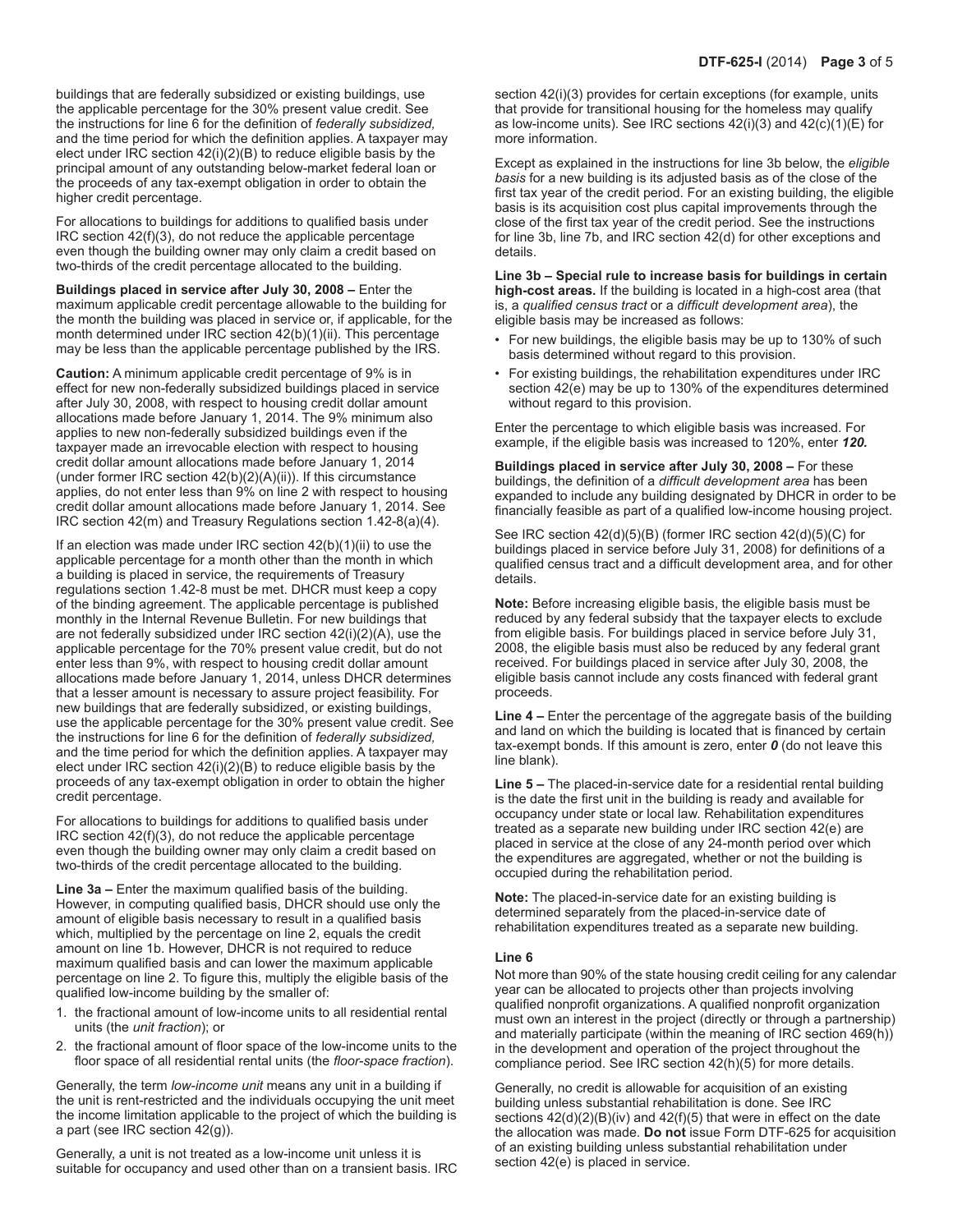#### **Page 4** of 5 **DTF-625-I** (2014)

**Lines 6a and 6d for buildings placed in service before July 31, 2008 –** Generally, a building is treated as federally subsidized if at any time during the tax year or any prior tax year there is outstanding any tax‑exempt bond financing or any below‑market federal loan, the proceeds of which are used (directly or indirectly) for the building or its operation. If a building is federally subsidized, then box 6a or 6d must be checked regardless of whether the taxpayer has informed DHCR that the taxpayer intends to make the election under IRC section 42(i)(2)(B) to reduce eligible basis by the principal amount of any outstanding below-market federal loan or the proceeds of any tax-exempt obligation.

**Lines 6a and 6d for buildings placed in service after July 30, 2008 –** A building is treated as federally subsidized if at any time during the tax year or prior tax year there is outstanding any tax-exempt bond financing, the proceeds of which are used (directly or indirectly) for the building or its operation. If a building is federally subsidized, then box 6a or 6d must be checked regardless of whether the taxpayer has informed DHCR that the taxpayer intends to make the election under IRC section 42(i)(2)(B) to reduce eligible basis by the proceeds of any tax exempt obligation.

### **Part 2 – First‑year certification**

#### **Completed by building owner with respect to the first year of the credit period.**

Form DTF‑625 is invalid unless Part 1 is completed by DHCR.

By completing Part 2, you are certifying that the date the building is placed in service corresponds to the date on line 5. If the Form DTF‑625 issued to you contains the wrong date or no date, obtain a new or amended Form DTF‑625 from DHCR.

**Line 7a –** See the instructions for line 5. This date must correspond with the date certified to DHCR.

**Line 7b –** Enter the eligible basis (in dollars) of the building. Eligible basis does not include the cost of land. Determine eligible basis at the close of the first year of the credit period (see IRC sections  $42(f)(1)$ ,  $42(f)(5)$ , and  $42(g)(3)(B)(iii)$  for determining the start of the credit period).

For new buildings, the eligible basis is generally the cost of construction or rehabilitation expenditures incurred under section 42(e).

For existing buildings, the eligible basis is the cost of acquisition plus rehabilitation expenditures not treated as a separate new building under IRC section 42(e) incurred by the close of the first year of the credit period.

If DHCR has entered an increased percentage on line 3b, multiply the eligible basis by the increased percentage and enter the result.

Residential rental property may qualify for the credit even though part of the building in which the residential rental units are located is used for commercial use. Do not include the cost of the nonresidential rental property. However, you may generally include the basis of common areas or tenant facilities, such as swimming pools or parking areas, provided there is no separate fee for the use of these facilities and they are made available on a comparable basis to all tenants in the project.

**Buildings placed in service before July 31, 2008 –** You must reduce the eligible basis by the amount of any federal grant received. Also reduce the eligible basis by the entire basis allocable to non-low-income units that are above the average quality standard of the low-income units in the building. You may, however, include a portion of the basis of these non-low-income units if the cost of any of these units does not exceed by more than 15% the average cost of all low-income units in the building, and you elect to exclude this excess cost from the eligible basis by marking an *X* in the *Yes* box for line 9b. See IRC section 42(d)(3).

You may elect to reduce the eligible basis by the principal amount of any outstanding below-market federal loan or the proceeds of any tax-exempt obligation to obtain a higher credit percentage. To make

this election, mark an *X* in the *Yes* box at line 9a. Reduce the eligible basis by the principal amount of such loan or obligation proceeds before entering the amount on line 7b. You must reduce the eligible basis by the principal amount of such loan or obligation proceeds, or any federal grant received, before multiplying the eligible basis by the increased percentage on line 3b.

**Buildings placed in service after July 30, 2008 –** The eligible basis shall not include any costs paid by the proceeds of a federal grant. Also, reduce the eligible basis by the entire basis allocable to non-low-income units that are above average quality standard of the low-income units in the building. You may, however, include a portion of the basis of these non-low-income units if the cost of any of these units does not exceed by more than 15% the average cost of all low-income units in the building, and you elect to exclude this excess cost from the eligible basis by marking an *X* in the *Yes* box for line 9b. See IRC section 42(d)(3).

You may elect to reduce the eligible basis by the proceeds of any tax-exempt obligation to obtain a higher credit percentage. To make this election, mark an *X* in the *Yes* box at line 9a. Reduce the eligible basis by the obligation proceeds before entering the amount on line 7b. You must reduce the eligible basis by such obligation proceeds before multiplying the eligible basis by the increased percentage on line 3b.

**Line 8a –** Multiply the eligible basis of the building shown on line 7b by the smaller of the unit fraction or the floor space fraction as defined in the instructions for line 3a as of the close of the first year of the credit period and enter the result on line 8a. Low‑income units are units occupied by qualifying tenants, while residential rental units are all units, whether or not occupied. See the instructions for line 3a.

**Line 8b –** Each building is considered a separate project under IRC section 42(g)(3)(D) unless, before the close of the first calendar year in the project period (defined in IRC section 42(h)(1)(F)(ii)), each building that is (or will be) part of a multiple building project is identified by submitting the statement described below.

**Caution:** The minimum set-aside requirement (see the instructions for lines 10c and 10d) is a project-based test.

The statement must be submitted with this Form DTF-625 and include:

- a. the name and address of the project and each building in the project; and
- b. the BIN of each building in the project: and
- c. the aggregate credit dollar amount for the project; and
- d. the credit allocated to each building in the project.

**Caution:** Notwithstanding a marked *Yes* box on line 8b, failure to submit a statement providing the above required information will result in each building being considered a separate project under IRC section 42(g)(3)(D).

Two or more qualified low‑income buildings may be included in a multiple building project only if they:

- a. are located on the same tract of land (including contiguous parcels), unless all of the dwelling units in all of the buildings being aggregated in the multiple building project are rent-restricted units (see IRC section 42(g)(7)); and
- b. are owned by the same person for federal tax purposes; and
- c. are financed under a common plan of financing; and
- d. have similarly constructed housing units.

A *qualified low‑income building* includes residential rental property that is an apartment building, a single‑family dwelling, a town house, a row house, a duplex, or a condominium.

**Line 9a –** Follow the instructions that apply for the date the building was placed in service.

**Buildings placed in service before July 31, 2008 –** You may elect to reduce the eligible basis by the principal amount of any outstanding below‑market federal loan or the proceeds of any